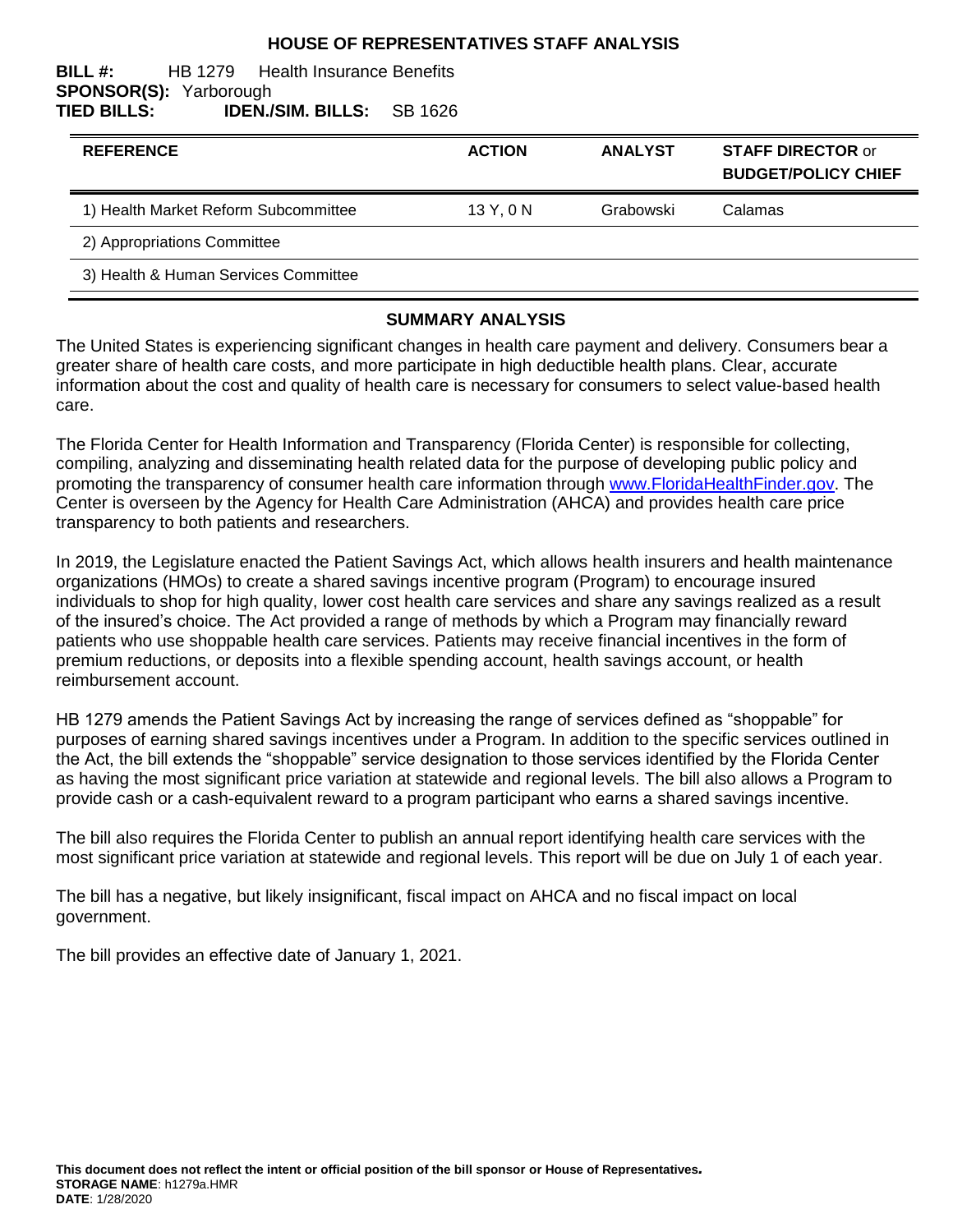### **FULL ANALYSIS**

## **I. SUBSTANTIVE ANALYSIS**

### A. EFFECT OF PROPOSED CHANGES:

### **Background**

#### Health Care Price Transparency

The United States is experiencing significant changes in health care payment and delivery. Consumers bear a greater share of health care costs, and more participate in high deductible health plans. Clear, factual information about the cost and quality of health care is necessary for consumers to select valuedriven health care options and for consumers and providers to be involved in and accountable for decisions about health and health care services. To promote consumer involvement, health care pricing and other data needs to be free, timely, reliable, and reflect individual health care needs and insurance coverage.

Price transparency can refer to the availability of provider-specific information on the price for a specific health care service or set of services to consumers and other interested parties.<sup>1</sup> Price can be defined as an estimate of a consumer's complete cost on a health care service or services that reflects any negotiated discounts; is inclusive of all costs to the consumer associated with a service or services, including hospital, physician, and lab fees; and identifies a consumer's out-of-pocket cost.<sup>2</sup> Further, price transparency can be considered "readily available information on the price of health care services that, together with other information, helps define the value of those services and enables patients and other care purchasers to identify, compare, and choose providers that offer the desired level of value."<sup>3</sup> Indeed, the definition or the price or cost of health care has different meanings depending on who is incurring the cost.<sup>4</sup>

As health care costs continue to rise, most health insurance buyers are asking their consumers to take on a greater share of their costs, increasing both premiums and out-of-pocket expenses. According to the Kaiser Family Foundation, more than one in five Americans with private insurance is enrolled in a high deductible health plan (HDHP). Most covered workers face additional out-of-pocket costs when they use health care services, such as co-payments or coinsurance for physician visits and hospitalizations. Eighty-one percent of covered workers have a general annual deductible for single coverage that must be met before most services are paid for by the plan.<sup>5</sup>

Among covered workers with a general annual deductible, the average deductible amount for single coverage is \$1,573. <sup>6</sup> Deductibles differ by firm size; for workers in plans with a deductible, the average deductible for single coverage is \$2,132 in small firms, compared to \$1,355 for workers in large firms.<sup>7</sup> Sixty-eight percent of covered workers in small firms are in a plan with a deductible of at least \$1,000 for single coverage compared to 54% in large firms; a similar pattern exists for those in plans with a deductible of at least \$2,000 (42% for small firms vs. 20% for large firms). The chart below shows the percent of workers enrolled in employer-sponsored insurance with an annual deductible of \$1,000 or more for single coverage by employer size for 2009 through 2018.<sup>8</sup>

 $\overline{a}$ 

<sup>1</sup> Government Accounting Office, *Meaningful Price Information is Difficult for Consumers to Obtain Prior to Receiving Care*, September 2011, page 2, available a[t http://www.gao.gov/products/GAO-11-791](http://www.gao.gov/products/GAO-11-791) (last accessed January 23, 2020).

 $2$  Id. <sup>3</sup> Healthcare Financial Management Association, *Price Transparency in Health Care: Report from the HFMA Price Transparency Task Force*, page 2, 2014, available a[t https://www.hfma.org/Content.aspx?id=22305](https://www.hfma.org/Content.aspx?id=22305) (last accessed January 23, 2020).

 $4$  Id. <sup>5</sup> The Henry J. Kaiser Family Foundation, *2018 Employer Health Benefits Survey*, October 3, 2018, available at

<http://files.kff.org/attachment/Report-Employer-Health-Benefits-Annual-Survey-2018> (last accessed January 23, 2020).

 $^6$  Id.

 $^7$  Id.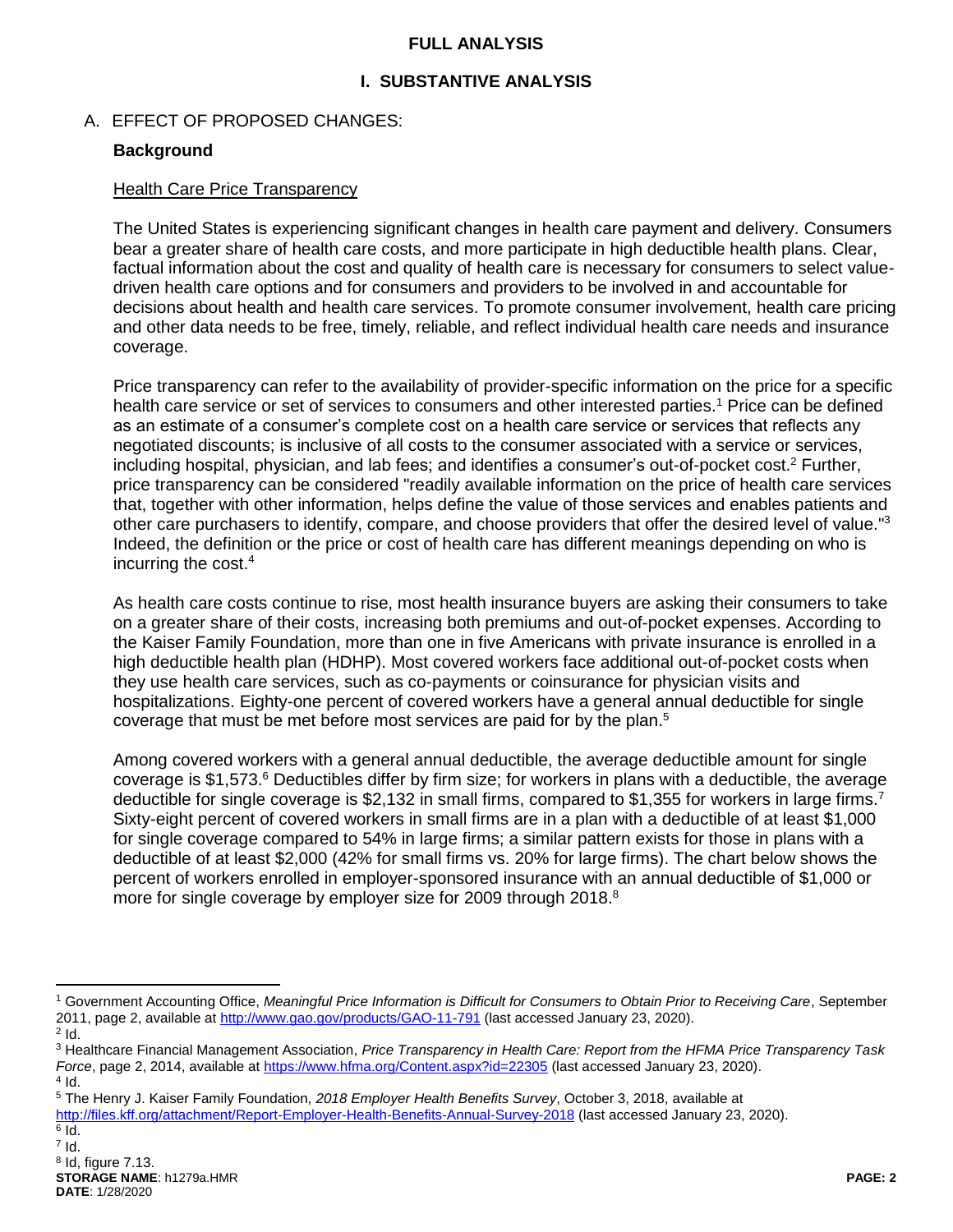

# Percentage of Covered Workers Enrolled in a Plan with a General Annual Deductible of \$1,000 or More for Single Coverage, by Firm Size, 2009-2018

\* Estimate is statistically different from estimate for the previous year shown (p < .05).

NOTE: Small Firms have 3-199 workers and Large Firms have 200 or more workers. These estimates include workers enrolled in HDHP/SOs and other plan types. Average general annual deductibles are for in-network providers.

SOURCE: KFF Employer Health Benefits Survey, 2018; Kaiser/HRET Survey of Employer-Sponsored Health Benefits, 2009-2017

Looking at the increase in deductible amounts over time does not capture the full impact for workers because the share of covered workers in plans with a general annual deductible also has increased significantly, from 59% in 2008 to 78% in 2013 to 85% in 2018. If we look at the change in deductible amounts for all covered workers (assigning a zero value to workers in plans with no deductible), we can look at the impact of both trends together. Using this approach, the average deductible for all covered workers in 2018 is \$1,350, up 53% from \$883 in 2013 and 212% from \$433 in 2008.<sup>9</sup>

From 2013 to 2018, the average premium for covered workers with family coverage increased 20%, while wages only increased 12%.<sup>10</sup> The dramatic increases in the costs of healthcare in recent years have focused significant attention on the need for greater communication and transparency to inform individual health care choices.

### *National Price Transparency Studies*

To explore how expanding price transparency efforts could produce significant cost savings for the healthcare system, the Gary and Mary West Health Policy Center funded an analysis, "Healthcare Price Transparency: Policy Approaches and Estimated Impacts on Spending." This report, conducted in collaboration with researchers from the Center for Studying Health System Change and RAND, found that implementation of three policy changes could save \$100 billion over ten years.

- Provide personalized out-of-pocket expense information to patients and families before receiving care.
- Provide prices to physicians through electronic health record systems when ordering treatments and tests.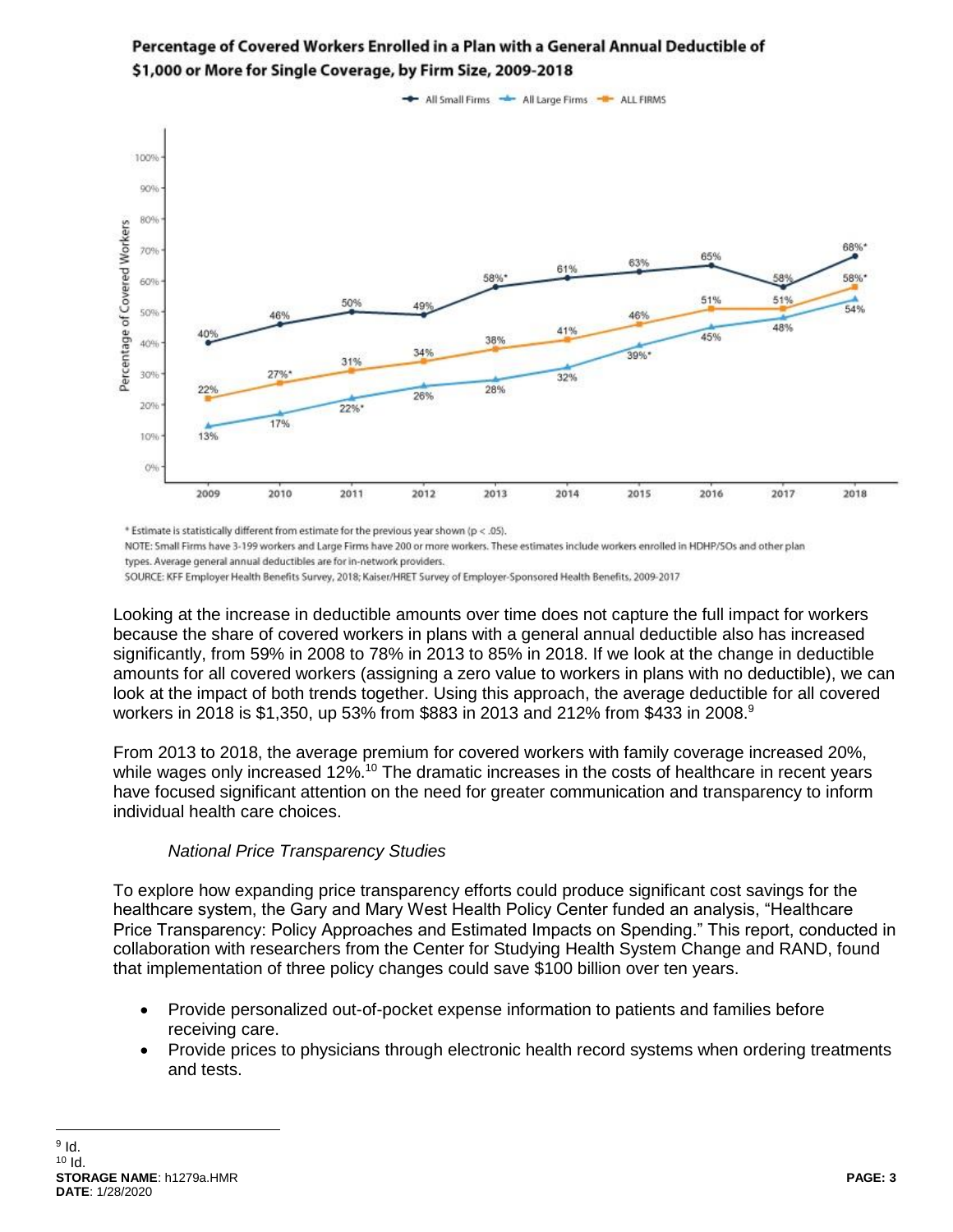Expand state-based all-payer health claims databases (APCDs), which could save up to \$55 billion by collecting and providing data and analytics tools that supply quality, efficiency and cost information to policy makers, employers, providers, and patients.<sup>11</sup>

The report specifically found that requiring all private health insurance plans to provide personalized out-of-pocket price data to enrollees would reduce total health spending by an estimated \$18 billion over the 10-year period from 2014 to 2023.<sup>12</sup>

As Americans take on more of their health care costs, research suggests that they are looking for more and better price information.<sup>13</sup>



One study in 2014, which conducted a nationally representative survey of more than 2,000 adults, found that 56 percent of Americans actively searched for price information before obtaining health care, including 21 percent who compared the price of health care services across multiple providers.<sup>14</sup> The chart below illustrates the finding that, as a consumer's health plan deductible increases, the consumer is more likely to seek out price information.<sup>15</sup>

 $\overline{a}$ 

<sup>11</sup> White, C., Ginsburg, P., et al., Gary and Mary West Health Policy Center, *Healthcare Price Transparency: Policy Approaches and Estimated Impacts on Spending*, May 2014, available a[t http://www.westhealth.org/wp-content/uploads/2015/05/Price-Transparency-](http://www.westhealth.org/wp-content/uploads/2015/05/Price-Transparency-Policy-Analysis-FINAL-5-2-14.pdf)[Policy-Analysis-FINAL-5-2-14.pdf](http://www.westhealth.org/wp-content/uploads/2015/05/Price-Transparency-Policy-Analysis-FINAL-5-2-14.pdf) (last accessed January 23, 2020).

 $\frac{1}{12}$  Id., pg. 1.

<sup>13</sup> Public Agenda and Robert Wood Johnson Foundation, *How Much Will It Cost? How Americans Use Prices in Health Care*, March 2015, page 34, available a[t https://www.publicagenda.org/files/HowMuchWillItCost\\_PublicAgenda\\_2015.pdf](https://www.publicagenda.org/files/HowMuchWillItCost_PublicAgenda_2015.pdf) (last accessed January 23, 2020).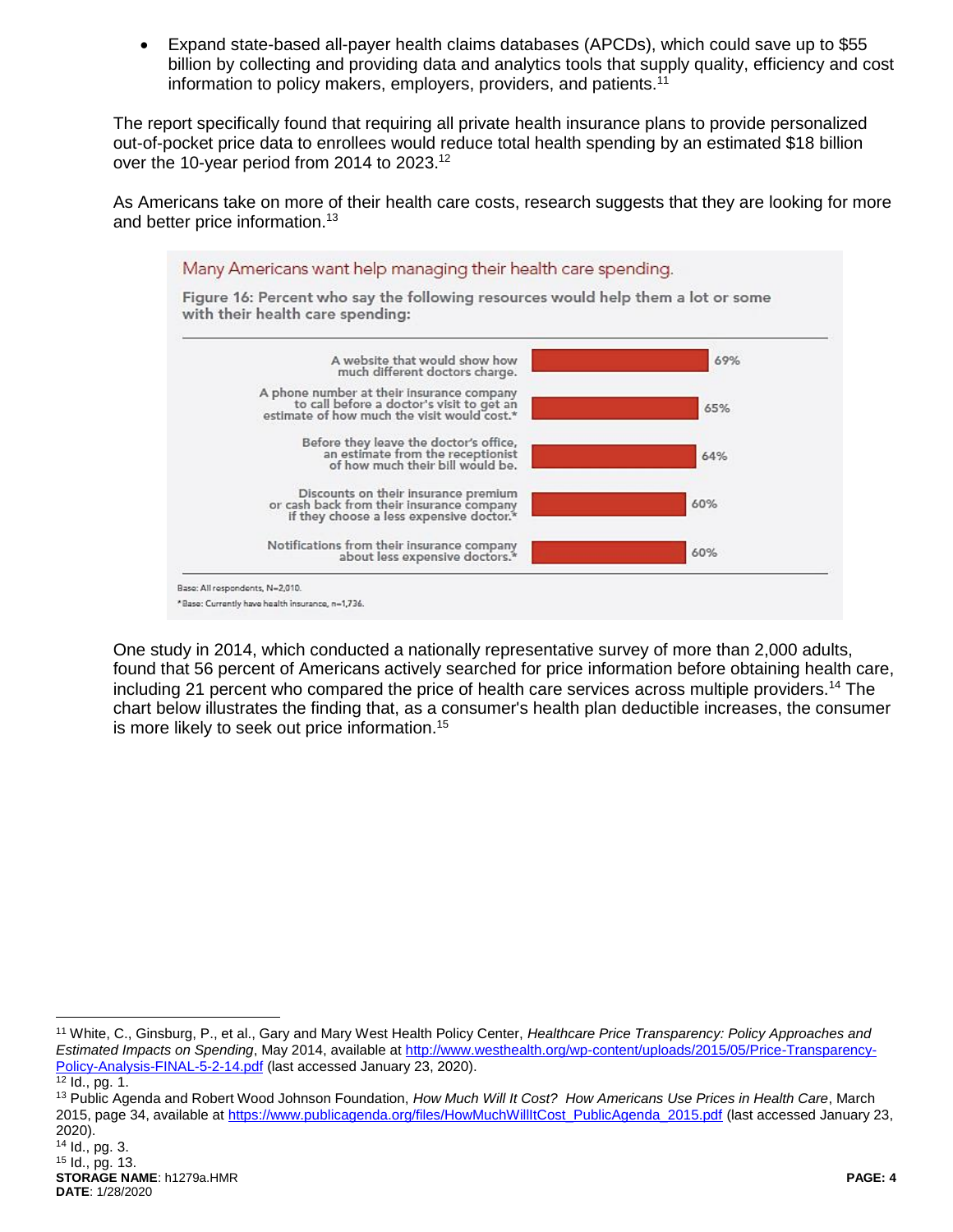### People with deductibles over \$500 are more likely to seek price information.

by deductible amount: 74%+ 67%+ 67%+ 53%\* 48%\* No deductible Less than \$500 \$500 to \$1,000 \$1,001 to \$3,000 More than \$3,000

Figure 2: Percent who say they have tried to find price information before getting care,

Estimates for groups indicated by \* are not statistically different from each other, and groups indicated by + are not statistically different from each other; groups indicated by \* are statistically different from groups indicated by † at the p<.05 level.

The individuals who compared prices stated that such research affected their health care choices and saved them money.<sup>16</sup> In addition, the study found that most Americans do not equate price with quality of care. Seventy one percent do not believe higher prices impart a higher level care quality and 63 percent do not believe that lower price is indicative of lower level care quality.<sup>17</sup> Consumers enrolled in high-deductible and consumer-directed health plans are more price-sensitive than consumers with plans that have much lower cost-sharing obligations. Accordingly, these consumers find an estimate of their individual out-of-pocket costs more useful than any other kind of health care price transparency tool.<sup>18</sup> Another study found that when they have access to well-designed reports on price and quality, 80 percent of health care consumers will select the highest value health care provider.<sup>19</sup>

#### Shoppable Health Care Services

As Americans are given greater access to health care cost information, they will be faced with decisions on how to use the cost information. Shopping for health care services can be very difficult due to the structure of our current health care system. A patient's need for health care services can be unpredictable and patients can be in a vulnerable position and unable to negotiate.

There are many factors that impact the "shoppability" of services – how complex the service is, how urgent it is, if the patient knows what they need versus if they need a recommendation from a doctor. Physicians have a growing role in the price conversation, but evidence suggests they are not engaging in the discussion of price as much as they could be. Furthermore, doctors may have a wider influence on costs, extending beyond the prices they charge their patients. Patients who visit doctors with lowercost office visits have lower spending, on average, than those who visit high-cost doctors.<sup>20</sup>

#### Price Transparency in Florida

 $\overline{a}$ 

**STORAGE NAME**: h1279a.HMR **PAGE: 5**  $20$  "From The Archives: Prices And Consumer Shopping, "Health Affairs Blog, July 19, 2017, available at <https://www.healthaffairs.org/do/10.1377/hblog20170719.061105/full/> (last accessed January 23, 2020).

Base: Currently have health insurance, n=1,736.

 $16$  Id., pg. 4.

<sup>17</sup> Supra note 13.

<sup>18</sup> American Institute for Research, *Consumer Beliefs and Use of Information About Health Care Cost, Resource Use, and Value*, Robert Wood Johnson Foundation, October 2012, page 4, available at

[https://www.rwjf.org/content/dam/farm/reports/issue\\_briefs/2012/rwjf402126](https://www.rwjf.org/content/dam/farm/reports/issue_briefs/2012/rwjf402126) (last accessed January 23, 2020 ).

<sup>19</sup> Hibbard, JH, et al., *An Experiment Shows That a Well-Designed Report on Costs and Quality Can Help Consumers Choose High-Value Health Care*, Health Affairs 2012; 31(3): 560-568.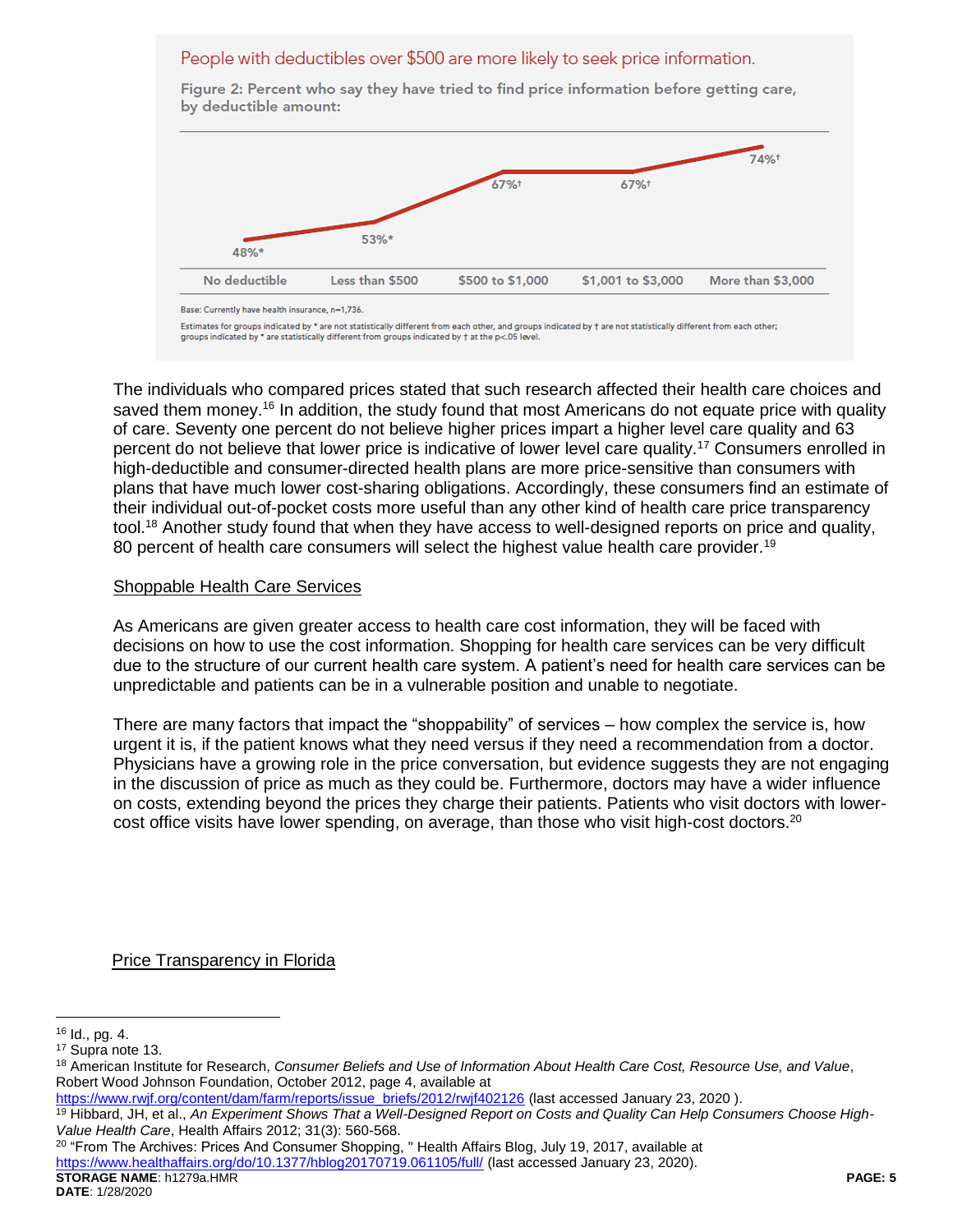### *Florida Center for Health Information and Transparency*

The Florida Center for Health Information and Transparency (the Florida Center), housed within the Agency for Health Care Administration (AHCA), provides a comprehensive health information system (information system) that includes the collection, compilation, coordination, analysis, indexing, dissemination, and utilization of health-related data.<sup>21</sup>

The Florida Center identifies existing health-related data and collects data for use in the information system, including information on health care costs and financing, trends in health care prices and costs, the sources of payment for health care services, and federal, state, and local expenditures for health care. 22

## *Florida Consumer Price Portal*

The Florida Center maintains [www.FloridaHealthFinder.gov,](http://www.floridahealthfinder.gov/) which was established by law in 2016<sup>23</sup>, to assist consumers in making informed health care decisions and lead to improvements in quality of care in Florida. The website provides a wide array of search and comparative tools to the public which allow easy access to information on hospitals, ambulatory surgery centers, emergency departments, hospice providers, physician volume, health plans, nursing homes, and prices for prescription drugs in Florida.

The cost information on the website is searchable, and based on descriptive bundles of commonly performed procedures and services. Consumers can view typical payments<sup>24</sup> for common medical procedures and diagnostic tests, with information presented at both statewide and local levels. In other words, a patient in Tampa can see recent prices paid for a chest x-ray at local facilities and a statewide average price. The consumer search tool is accessible at [https://pricing.floridahealthfinder.gov/#!](https://pricing.floridahealthfinder.gov/).

The website also provides tools to researchers and professionals allowing for specialized data queries, but requires users to have some knowledge of medical coding and terminology.<sup>25</sup> Some of the features and data available on the website include a multimedia encyclopedia and symptoms navigator, hospital and ambulatory surgery centers performance data, data on mortality, complication, and infection rates for hospitals, and a facility/provider locator.<sup>26</sup>

# *Patient Savings Act*

In 2019, the Legislature enacted the Patient Savings  $Act^{27}$ , which allows health insurers and health maintenance organizations (HMOs) to create a shared savings incentive program (Program) to encourage insured individuals to shop for high quality, lower cost health care services and share any savings realized as a result of the insured's choice. The Act authorizes implementation of these incentive programs for plan years beginning January 1, 2020.

Health insurers and HMOs that choose to offer a Program must develop a website outlining the range of shoppable health care services available to insureds. This website must provide patients with an inventory of participating health care providers and an accounting of the shared savings incentives available for each shoppable service. The Act provides a list of nonemergency services that qualify as "shoppable health care services". These include, but are not limited to:

 $\frac{26}{26}$  Id., pgs. 6-8.

**STORAGE NAME**: h1279a.HMR **PAGE: 6 DATE**: 1/28/2020 <sup>27</sup> Ss. 627.6387, 627.6648, and 641.31076, F.S.

 $\overline{a}$ <sup>21</sup> S. 408.05(1), F.S.

<sup>22</sup> S. 408.05(2), F.S.

<sup>23</sup> Ch. 2016-234, L.O.F. See also S. 408.05(3), F.S.

<sup>24</sup> The website provides information on *payments* for services, and not facility *charges*. Very few patients or insurers actually pay the full charge for a service, so reporting of payments provides a more accurate estimate of costs that patients and/or their health plans can expect to incur.

<sup>25</sup> Agency for Health Care Administration, Florida Center for Health Information and Policy Analysis, *2017 Annual Report*, pgs. 4-8, available at

[https://fhfstore.blob.core.windows.net/documents/researchers/documents/2017%20FL%20Center%20Annual%20Report%20FINAL.PD](https://fhfstore.blob.core.windows.net/documents/researchers/documents/2017%20FL%20Center%20Annual%20Report%20FINAL.PDF) [F](https://fhfstore.blob.core.windows.net/documents/researchers/documents/2017%20FL%20Center%20Annual%20Report%20FINAL.PDF) (last accessed January 24, 2020).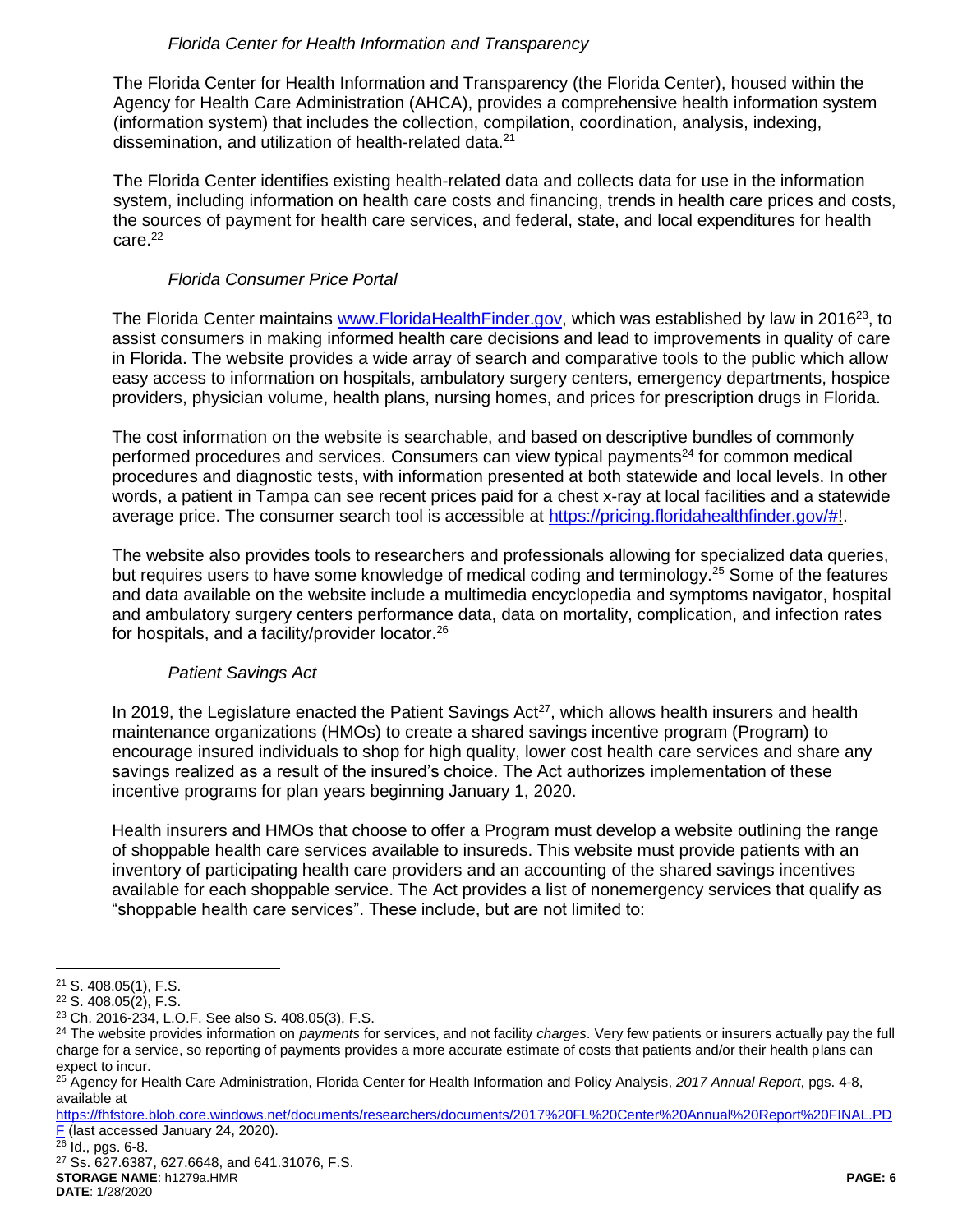- Clinical laboratory services.
- Infusion therapy.
- Inpatient and outpatient surgical procedures.
- Obstetrical and gynecological services.
- Outpatient nonsurgical diagnostic tests and procedures.
- Physical and occupational therapy services.
- Radiology and imaging services.
- Prescription drugs.
- Services provided through telehealth.

The Act defines a "shared savings incentive" as an optional financial incentive that may be paid to an insured for choosing certain shoppable health care services under a Program. When a patient obtains a shoppable health care service for less than the average price for the service, the bill requires the savings to be shared by the health insurer and the patient. A patient is entitled to a financial incentive that is no less than 25 percent of the savings that accrue to the insurer as a result of the patient's participation.

The bill provides a range of methods by which a Program may financially reward patients who save money by shopping for health care services. Patients may receive financial incentives in the form of premium reductions, or deposits into a flexible spending account, health savings account, or health reimbursement account.<sup>28</sup>

# **Effect of Proposed Changes**

HB 1279 requires the Florida Center to publish an annual report identifying health care services with the most significant price variation at statewide and regional levels. This report will be due on July 1 of each year.

The bill also amends the Patient Savings Act by increasing the range of services defined as "shoppable" for purposes of earning a shared savings incentive under a Program. In addition to the examples of specific services outlined in the Act, the bill extends the "shoppable" service designation to those services identified by the Florida Center's annual report as having the most significant price variation at statewide and regional levels.

Under current law, insurers and HMOs operating a Program may reward participants through deposits to health-related accounts or through premium reductions. The bill expands the range of rewards to include cash or cash-equivalent incentives.<sup>29</sup>

The bill provides an effective date of January 1, 2021.

# B. SECTION DIRECTORY:

- **Section 1:** Amends s. 408.05.012, F.S., relating to Florida Center for Health Information and Transparency.
- **Section 2:** Amends s. 627.6387, F.S., relating to shared savings incentive program.
- **Section 3:** Amends s. 627.6648, F.S., relating to shared savings incentive program.
- **Section 4:** Amends s. 641.31076, F.S., relating to shared savings incentive program.
- **Section 5:** Provides an effective date of January 1, 2021.

# **II. FISCAL ANALYSIS & ECONOMIC IMPACT STATEMENT**

 $\overline{a}$ <sup>28</sup> Id.

**STORAGE NAME**: h1279a.HMR **PAGE: 7** <sup>29</sup> To the extent that a cash incentive paid to an insured increases that insureds total income, he or she will be responsible for incomerelated taxes that may be due on this additional income.